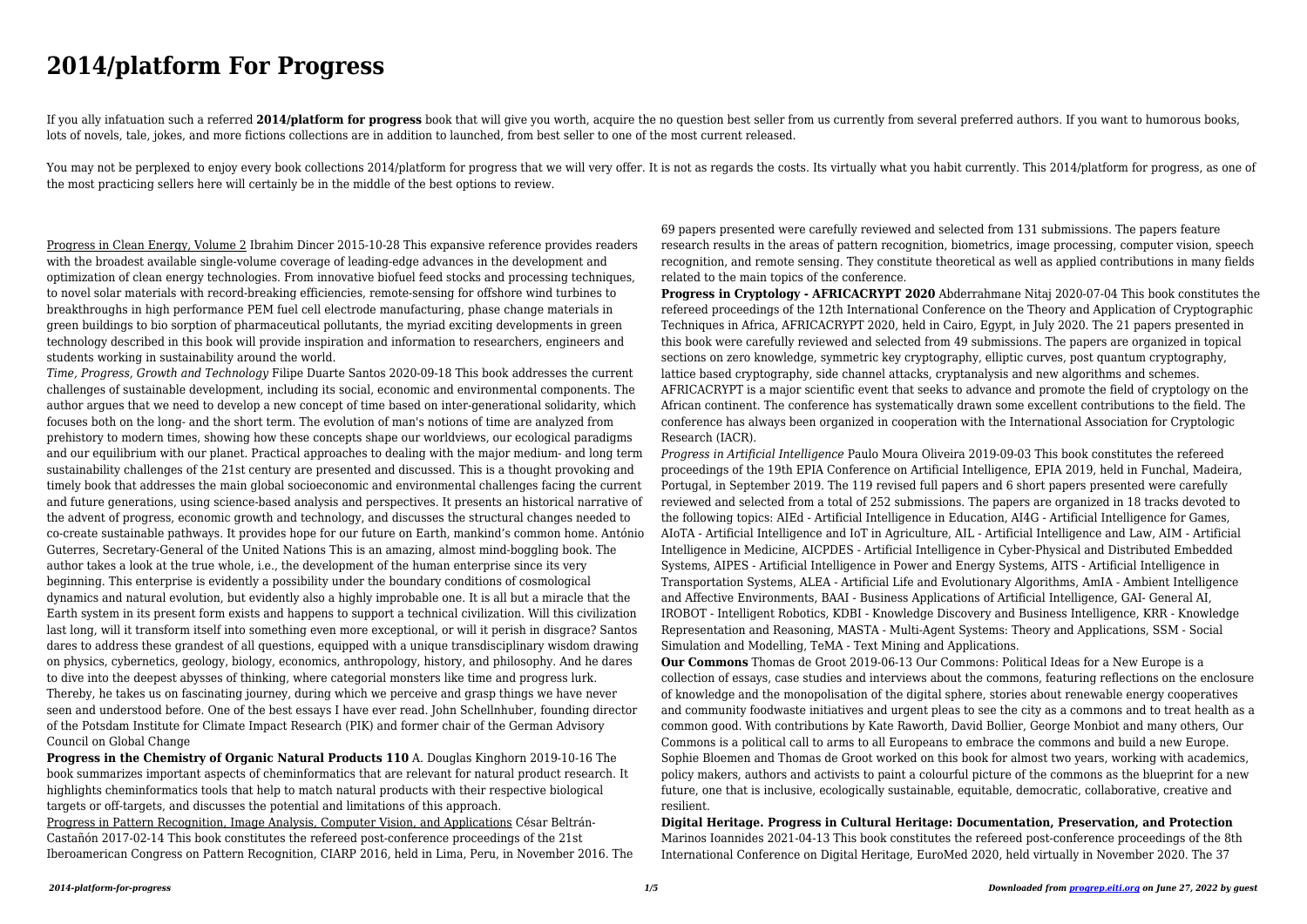revised project papers and 30 revised short papers presented were carefully reviewed and selected from 326 submissions. The papers are on topics such as digital data acquisition technologies in CH/2D and 3D data capture methodologies and data processing; remote sensing for archaeology and cultural heritage management and monitoring; interactive environments and applications; reproduction techniques and rapid prototyping in CH; e-Libraries and e-Archives in cultural heritage; virtual museum applications (e-Museums and e-Exhibitions); visualisation techniques (desktop, virtual and augmented reality); storytelling and authoring tools; tools for education; 2D and 3D GIS in cultural heritage; and on-site and remotely sensed data collection.

## **Entrepreneurship and Digital Transformation: Managing Disruptive Innovation in a Changing Environment** Víctor Jesús García Morales 2022-02-02

*Crowdsourcing: Concepts, Methodologies, Tools, and Applications* Management Association, Information Resources 2019-05-03 With the growth of information technology, many new communication channels and platforms have emerged. This growth has advanced the work of crowdsourcing, allowing individuals and companies in various industries to coordinate efforts on different levels and in different areas. Providing new and unique sources of knowledge outside organizations enables innovation and shapes competitive advantage. Crowdsourcing: Concepts, Methodologies, Tools, and Applications is a collection of innovative research on the methods and applications of crowdsourcing in business operations and management, science, healthcare, education, and politics. Highlighting a range of topics such as crowd computing, macrotasking, and observational crowdsourcing, this multi-volume book is ideally designed for business executives, professionals, policymakers, academicians, and researchers interested in all aspects of crowdsourcing.

**2014 Sequestration** United States Government Accountability Office 2017-09-23 In fiscal year 2014, federal agencies implemented the second consecutive year of sequestration reductions to mandatory spending, which are scheduled through fiscal year 2025. GAO was asked to review the implementation of sequestration on mandatory accounts and any related effects. This report examines 1) the designation of mandatory accounts government-wide under the President's sequestration order for fiscal year 2014, 2) how selected agencies implemented sequestration and any effects they reported on programs or services, and 3) how continued sequestration of mandatory spending relates to the achievement of deficit reduction goals. GAO analyzed fiscal year 2014 budget data on sequestration; selected a nongeneralizable sample of 6 accounts from USDA, HHS, Treasury, and DOT based on the amount of sequestrable budget authority, budget function, and account type; reviewed documentation on sequestration; interviewed budget officials; and reviewed legislation.

**The Global Findex Database 2017** Asli Demirguc-Kunt 2018-04-19 In 2011 the World Bank—with funding from the Bill and Melinda Gates Foundation—launched the Global Findex database, the world's most comprehensive data set on how adults save, borrow, make payments, and manage risk. Drawing on survey data collected in collaboration with Gallup, Inc., the Global Findex database covers more than 140 economies around the world. The initial survey round was followed by a second one in 2014 and by a third in 2017. Compiled using nationally representative surveys of more than 150,000 adults age 15 and above in over 140 economies, The Global Findex Database 2017: Measuring Financial Inclusion and the Fintech Revolution includes updated indicators on access to and use of formal and informal financial services. It has additional data on the use of financial technology (or fintech), including the use of mobile phones and the Internet to conduct financial transactions. The data reveal opportunities to expand access to financial services among people who do not have an account—the unbanked—as well as to promote greater use of digital financial services among those who do have an account. The Global Findex database has become a mainstay of global efforts to promote financial inclusion. In addition to being widely cited by scholars and development practitioners, Global Findex data are used to track progress toward the World Bank goal of Universal Financial Access by 2020 and the United Nations Sustainable Development Goals. The database, the full text of the report, and the underlying country-level data for all figures—along with the questionnaire, the survey methodology, and other relevant materials—are available at www.worldbank.org/globalfindex.

Progress in Photon Science Kaoru Yamanouchi 2019-01-23 This second volume of "Progress in Photon

Science – Recent Advances" presents the latest achievements made by world-leading researchers in Russia and Japan. Thanks to recent advances in light source technologies; detection techniques for photons, electrons, and charged particles; and imaging technologies, the frontiers of photon science are now being expanding rapidly. Readers will be introduced to the latest research efforts in this rapidly growing research field through topics covering bioimaging and biological photochemistry, atomic and molecular phenomena in laser fields, laser–plasma interaction, advanced spectroscopy, electron scattering in laser fields, photochemistry on novel materials, solid-state spectroscopy, photoexcitation dynamics of nanostructures and clusters, and light propagation.

**Progress of the World's Women 2015-2016** United Nations Women 2015-12-14 This UN Women's flagship report shows that, all too often, women's economic and social rights are held back, because they are forced to fit into a 'man's world'. But, it is possible to move beyond the status quo, to picture a world where economies are built with women's rights at their heart. It is being published as the international community comes together to define a transformative post-2015 development agenda, and coincides with the 20th anniversary commemoration of the landmark Fourth World Conference on Women in Beijing, China which set out a comprehensive agenda to advance gender equality. This publication brings together human rights and economic policymaking, and provides the key elements for a far-reaching new policy agenda that can transform economies and make women's rights a reality. Through solid in-depth analysis and data, this evidence-based report provides key recommendations on moving towards an economy that truly works for women, for the benefit of all.

**Digital Business Models** Annabeth Aagaard 2018-12-04 This innovative edited collection explores digital business models (DBMs) in theory and practice to contribute to knowledge of how companies, organizations and networks can design, implement and apply DBMs. It views DBMs in a range of contexts and forms, which can be integrated in a number of ways, and aims to inspire and enable academics, students and practitioners to seize the opportunities posed by digital business models, technologies and platforms. One of the first and comprehensive contributions to the field of DBMs and digital business model innovations (DBMI), the authors discuss the opportunities, challenges, technologies, implementation and value creation, customer and data protection processes of DBMs in different contexts. *The Emissions Gap Report 2014* United Nations Environment Programme 2014-03-11 The UN Environment Emissions Gap Report assesses the latest scientific studies on current and estimated future greenhouse gas emissions and compares these with the emission levels permissible for the world to progress on a least-cost pathway to achieve the goals of the Paris Agreement. This difference between  $\Box$ where we are likely to be and where we need to be $\lceil \cdot \rceil$  is known as the  $\lceil \cdot \rceil$  emissions gap $\lceil \cdot \rceil$ . The report explores some of the most important options available for countries to bridge the gap. Progress in Artificial Intelligence Goreti Marreiros 2021-09-07 This book constitutes the refereed proceedings of the 20th EPIA Conference on Artificial Intelligence, EPIA 2021, held virtually in September 2021. The 62 full papers and 6 short papers presented were carefully reviewed and selected from a total of 108 submissions. The papers are organized in the following topical sections: artificial intelligence and IoT in agriculture; artificial intelligence and law; artificial intelligence in medicine; artificial intelligence in power and energy systems; artificial intelligence in transportation systems; artificial life and evolutionary algorithms; ambient intelligence and affective environments; general AI; intelligent robotics; knowledge discovery and business intelligence; multi-agent systems: theory and applications; and text mining and applications.

*Global Nutrition Report 2014* International Food Policy Research Institute 2014-11-13 At the 2013 Nutrition for Growth Summit in London, 96 signatories (governments, civil society organizations, donors, United Nations agencies, and businesses) agreed to support the creation of an annual report on global nutrition that would be authored by an independent expert group, in partnership with a large number of contributors. The first edition of this report, the Global Nutrition Report 2014, puts a spotlight on worldwide progress by the 193 member countries of the United Nations in improving their nutrition status, identifies bottlenecks to change, highlights opportunities for action, and contributes to strengthened nutrition accountability on country and global levels. *Third ESPON 2013 Scientific Report - December 2014* 2014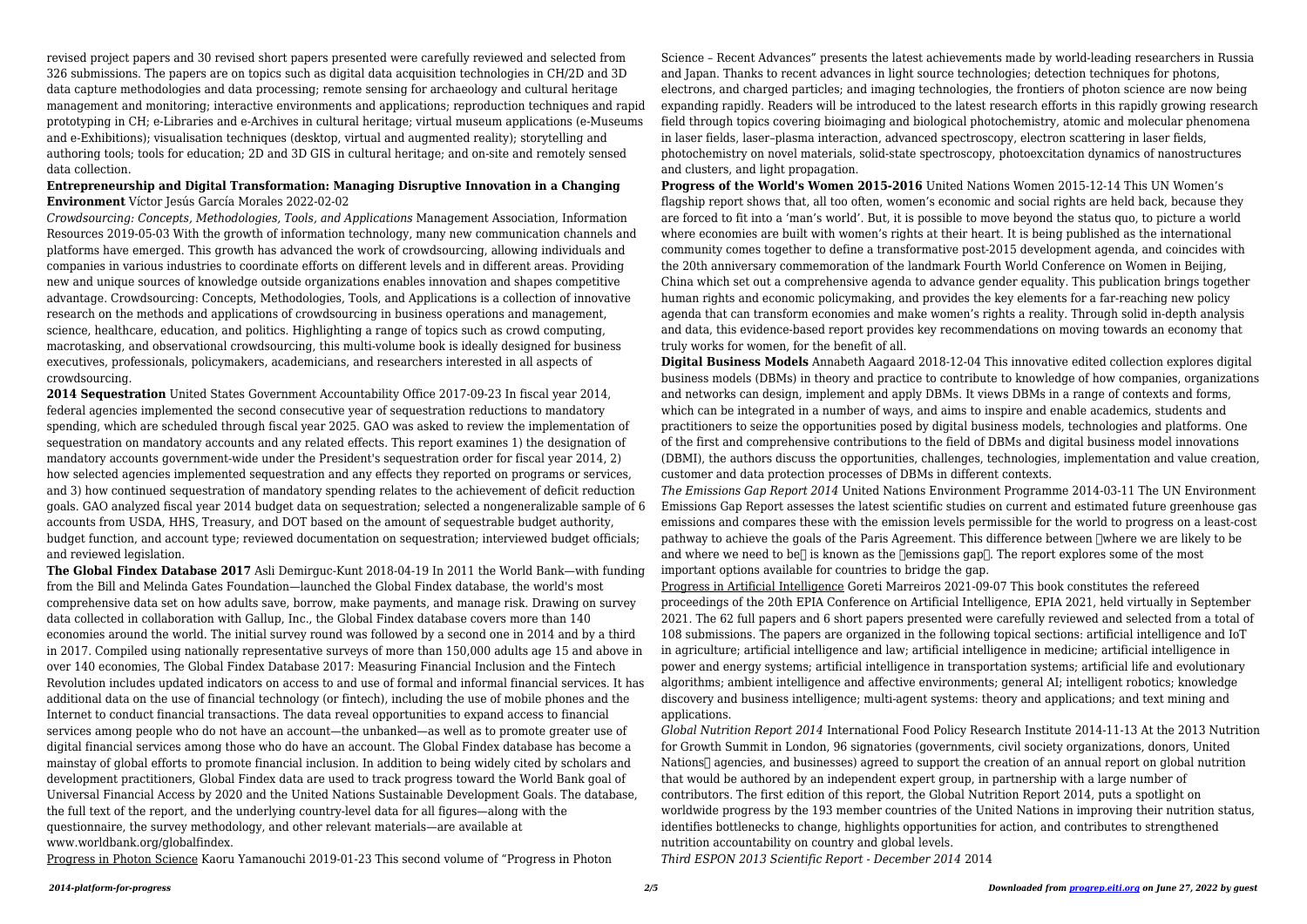Progress in Adhesion and Adhesives, Volume 6 K. L. Mittal 2021-08-24 With the ever-increasing amount of research being published, it is a Herculean task to be fully conversant with the latest research developments in any field, and the arena of adhesion and adhesives is no exception. Thus, topical review articles provide an alternate and very efficient way to stay abreast of the state-of-the-art in many subjects representing the field of adhesion science and adhesives.

Social Responsibility and Sustainability Walter Leal Filho 2019-01-14 This book comprehensively describes social responsibility and sustainable development, with contributions from scientists and representatives from industry working in the field. The papers are innovative, cross-cutting and many share practice-based experiences, some of which may be replicable elsewhere. Prepared by the Inter-University Sustainable Development Research Programme (IUSDRP) and the World Sustainable Development Research and Transfer Centre (WSD-RTC), it reiterates the current need to promote social responsibility. Social responsibility and sustainable development are two different concepts, whose integration over the years has led to significant advances in the way enterprises see and perceive their operations. It is not only about policies or steps taken to meet legal requirements, but is also about social equality and environmental accountability, also bearing in mind the links with eco-efficiency, innovation, and the health and wellbeing of workers. According to ISO 26000, social responsibility is the responsibility of an organisation for the impacts of its decisions and activities on society and the environment, through transparent and ethical behaviour that: a) contributes to sustainable development, including health and the welfare of society b) takes into account the expectations of stakeholders c) is in compliance with applicable law and consistent with international norms of behaviour d) is integrated throughout the organisation and practised in its relationships. But even though the relations between social responsibility and sustainability are strong, it is still necessary to encourage organisations to adhere to, or at least follow the principles of sustainable development in their operations, giving something back to the community. As such, there is a need for a better understanding of how social responsibility is related to sustainable development, and of the identification of processes, methods and tools that may help the integration of these two important elements. There is also a real need to showcase successful examples of how to structure behaviour and institutional practice in line with the sustainability challenges we face today. Chapter [Reviewing the Stakeholder Value Creation Literature: Towards a Sustainability Approach] is available open access under a Creative Commons Attribution 4.0 International License via link.springer.com.

**Platform Urbanism** Sarah Barns 2019-12-07 This book reflects on what it means to live as urban citizens in a world increasingly shaped by the business and organisational logics of digital platforms. Where smart city strategies promote the roll-out of internet of things (IoT) technologies and big data analytics by city governments worldwide, platform urbanism responds to the deep and pervasive entanglements that exist between urban citizens, city services and platform ecosystems today. Recent years have witnessed a backlash against major global platforms, evidenced by burgeoning literatures on platform capitalism, the platform society, platform surveillance and platform governance, as well as regulatory attention towards the market power of platforms in their dominance of global data infrastructure. This book responds to these developments and asks: How do platform ecosystems reshape connected cities? How do urban researchers and policy makers respond to the logics of platform ecosystems and platform intermediation? What sorts of multisensory urban engagements are rendered through platform interfaces and modalities? And what sorts of governance challenges and responses are needed to cultivate and champion the digital public spaces of our connected lives.

Progress in Artificial Intelligence Francisco Pereira 2015-08-26 This book constitutes the refereed proceedings of the 17th Portuguese Conference on Artificial Intelligence, EPIA 2015, held in Coimbra, Portugal, in September 2015. The 45 revised full papers presented together with 36 revised short papers were carefully reviewed and selected from a total of 131 submissions. EPIA 2015, following the standard EPIA format, covers a wide range of AI topics as follows: ambient intelligence and affective environments, artificial Intelligence in medicine, artificial intelligence in transportation systems, artificial life and evolutionary algorithms, computational methods in bioinformatics and systems biology, general artificial intelligence, intelligent information systems, intelligent robotics, knowledge discovery and business intelligence, multi-agent systems: theory and applications, social simulation and modelling, text mining and applications.

**Re-Purposing Universities for Sustainable Human Progress** Iain Stewart 2022-03-31 2014 White House Tribal Nations Conference Progress Report Executive Office Executive Office of the President 2014-11-14 The President considers the government-to-government relationship with Indian tribes a lasting covenant to be nourished and strengthened. To this end, engagement, consultation, and interagency collaboration are critical to supporting tribes in building stronger tribal communities. In 2013, the White House Tribal Nations Conference focused on the newly established White House Council on Native American Affairs. The Council is responsible for coordinating the U.S. government's engagement and partnership with tribes in order to promote more prosperous and resilient Native American communities. This year, tribal leaders were provided the opportunity to directly engage with the Council during the plenary session of the Conference to not only voice their concerns but also propose solutions to strengthen the Administration's tribal policies. This year, the President made significant enhancements to tribal self-government and self-determination. In January, the President signed an amendment to the Stafford Act which gives tribes the option to directly request Federal emergency assistance when natural disasters strike their homelands. In March, the President signed the Violence Against Women Reauthorization Act, which grants tribal courts the right to exercise their sovereign power to prosecute those who commit acts of domestic violence in Indian Country. And this November, the President announced the State, Local, and Tribal Leaders Task Force on Climate Preparedness and Resilience. The task force, comprised of tribal officials along with national, state, and local authorities, advises the Federal government on key actions it can take to support local preparedness to the impacts of climate change. The Administration's commitment to tribal consultation and collaboration has led to substantial policy achievements and a much improved partnership with tribes. While much progress has been made, the President recognizes that we have much more work to do. The President and his Administration look forward to working with tribal leaders to advance Indian issues through executive actions that result in meaningful and lasting change in Indian Country. The President also looks forward to making a trip to Indian Country in 2014, a commitment made during the Tribal Nations Conference Plenary Session in response to overwhelming tribal requests.

*The Second Machine Age: Work, Progress, and Prosperity in a Time of Brilliant Technologies* Erik Brynjolfsson 2014-01-20 A pair of technology experts describe how humans will have to keep pace with machines in order to become prosperous in the future and identify strategies and policies for business and individuals to use to combine digital processing power with human ingenuity. **Progress in Medicinal Chemistry** 2019-06-17 Progress in Medicinal Chemistry, Volume 58 provides a review of eclectic developments in medicinal chemistry, with each chapter written by an international board of authors. Topics covered in this new release include Amyotrophic lateral sclerosis (ALS), Covalentbinding Drugs, Natural Product Drug Delivery - A Special Challenge?, and SMN2 gene splicing modifier, and more. Provides extended, timely reviews of topics in medicinal chemistry Contains targets and technologies relevant to the discovery of tomorrow's drugs Presents analyses of successful drug discovery programs

*Collaborative Value Co-creation in the Platform Economy* Anssi Smedlund 2018-07-11 This book offers a service science perspective on platform orchestration and on collaborative consumption, providing an overview of research topics related to service dominant logic in multi-sided markets. The chapters give an international and multi-disciplinary overview of the current topics of digital service platforms from many angles. This overview helps in filling the gap between service science and recent research of the platform economy and paves the way for future service platform research. Open standards and distributed databases such as blockchain configurations increase the connectivity of business ecosystems as devices and systems exchange data with each other instead of through intermediaries. This exchange opens up opportunities for new value constellations, makes services globally scalable, and connects local service systems as integrated systems of systems. The book brings together established academics from a number of disciplines. This collaboration makes it possible to provide novel constructs and empirical results that help the reader to understand how value is co-created and orchestrated in the era of digital service platforms. In addition to theory building, practical implications for wider managerial and policy use are highlighted. The topics in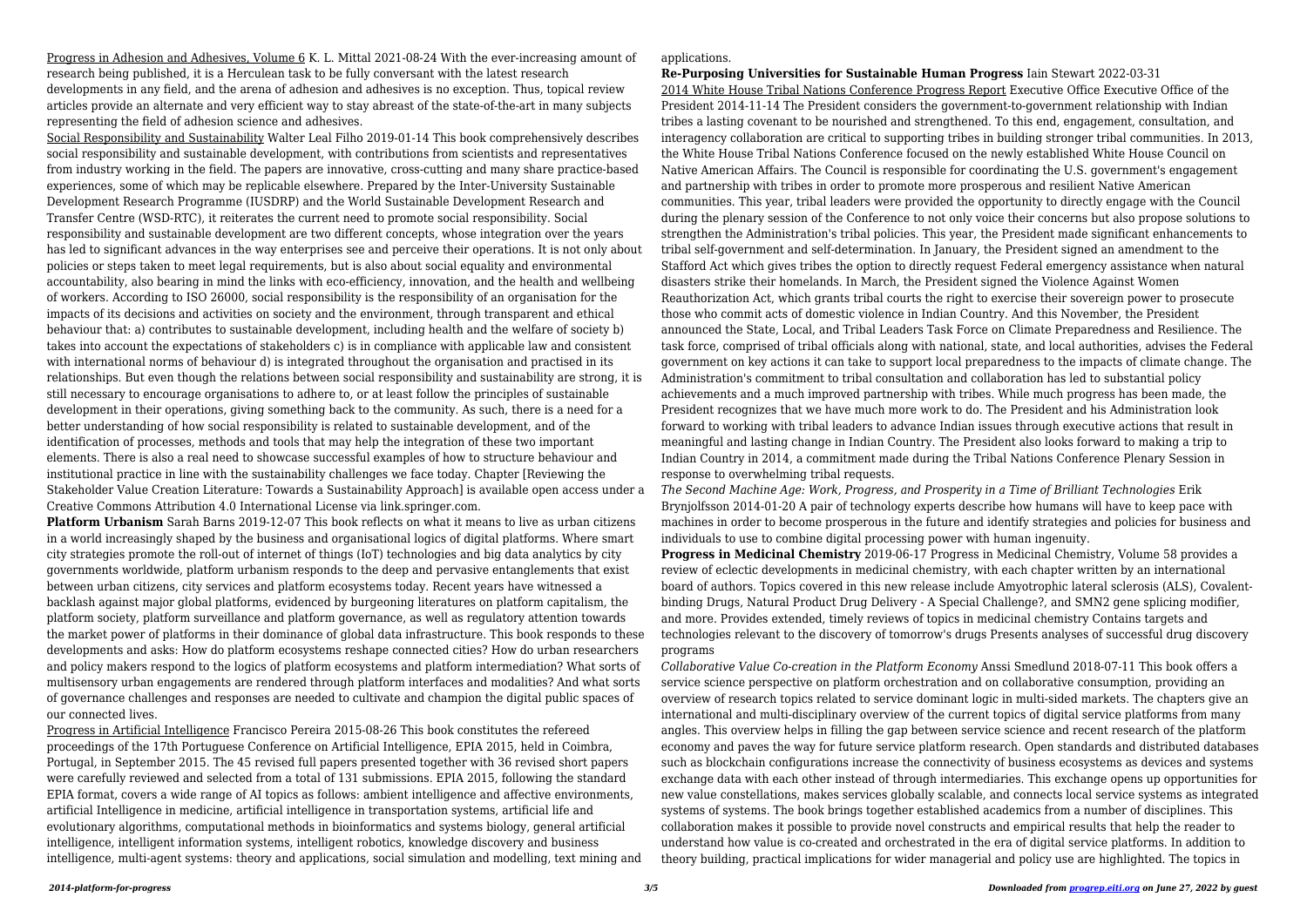this book are related to service platform technologies; organizational capabilities; and strategies and management in the contexts of retail, healthcare, and the public sector. A wide selection of case studies is used to demonstrate the implications of platforms for different service and economic contexts. Combining both theory and practice, this book is highly recommended for readers interested in the service and marketing point of view on the platform economy and for practitioners strategizing for scalable service platforms. Chapters 4 and 10 are available open access under a Creative Commons Attribution 4.0 International License via link.springer.com.

**Africa's Platforms and the Evolving Sharing Economy** Umukoro, Immanuel Ovemeso 2020-12-18 Digital transformation concepts have created new business principles such as the on-demand economy and a new sharing economy. While the on-demand economy has primarily grown out of industrialized economies, especially North America, Africa has been known to exhibit communal living characterized by sharing. Literature has shown that the introduction of ICTs to everyday life and business has redefined the concept of sharing and also evolved an entirely new spectrum of sharing – both in the individual and business settings. Alongside this new spectrum is a new disruptive business model known as the platform business model. While the subject continues to attract interest globally and locally, there is a need to deepen the understanding of this subject to validate global perspectives on platforms as economic drivers within the African context. Africa's Platforms and the Evolving Sharing Economy is an essential reference source that explores evidence-based platform dynamics and their impact on Africa as a continent leveraging technology for economic development. The book also delves into current data protection and privacy issues and the policies and regulations that could impact the design, deployment, and use of platforms for businesses. Featuring research on topics such as digital design, e-commerce, and enterprise information systems, this book is ideally designed for government officials, economists, business executives, managers, academicians, students, researchers, and global finance professionals.

**Health in Humanitarian Emergencies** David Townes 2018-05-31 A comprehensive, best practices resource for public health and healthcare practitioners and students interested in humanitarian emergencies.

**Assessing Progress on the Institute of Medicine Report The Future of Nursing** National Academies of Sciences, Engineering, and Medicine 2016-03-22 Nurses make up the largest segment of the health care profession, with 3 million registered nurses in the United States. Nurses work in a wide variety of settings, including hospitals, public health centers, schools, and homes, and provide a continuum of services, including direct patient care, health promotion, patient education, and coordination of care. They serve in leadership roles, are researchers, and work to improve health care policy. As the health care system undergoes transformation due in part to the Affordable Care Act (ACA), the nursing profession is making a wide-reaching impact by providing and affecting quality, patient-centered, accessible, and affordable care. In 2010, the Institute of Medicine (IOM) released the report The Future of Nursing: Leading Change, Advancing Health, which made a series of recommendations pertaining to roles for nurses in the new health care landscape. This current report assesses progress made by the Robert Wood Johnson Foundation/AARP Future of Nursing: Campaign for Action and others in implementing the recommendations from the 2010 report and identifies areas that should be emphasized over the next 5 years to make further progress toward these goals.

Sustainable Housing Finance United States. Congress. House. Committee on Financial Services 2015 *Progress in Engineering Technology III* Muhamad Husaini Abu Bakar 2021-05-10 This book contains the selected, peer-reviewed manuscripts presented at the Conference on Multidisciplinary Engineering and Technology (COMET 2019), held at the University Kuala Lumpur Malaysian Spanish Institute (UniKL MSI), Kedah, Malaysia, from September 18 to 19, 2019. This event presented research being carried out in the field of mechanical, manufacturing, electrical and electronics for engineering and technology. This book also contains the manuscripts from the System Engineering and Energy Laboratory (SEELAB) research cluster, UniKL, which is actively doing research mainly focused on artificial intelligence, Internet of things, metal air batteries, advanced battery materials and energy material modelling fields. This book is the fourth edition of the progress in engineering technology, Advanced Structured Materials which provides in-depth ongoing research activities among academia of UniKL MSI.

## **Gene Therapy in the CNS – Progress and Prospects for Novel Therapies** Casper René Gøtzsche 2021-12-21

**Progress Reports on Impedance Spectroscopy** Olfa Kanoun 2016-11-21 Impedance Spectroscopy is a powerful measurement method used in many application fields such as electrochemistry, material science, biology and medicine, semiconductor industry and sensors. This book covers new advances in the field of impedance spectroscopy including fundamentals, methods and applications by contributions from international scientists.

*Progress in Location-Based Services 2016* Georg Gartner 2016-10-12 This book offers a selection of the best papers presented at the 13th International Symposium on Location Based Services (LBS 2016), which was held in Vienna (Austria) from November 14 to 16, 2016. It provides an overview of recent research in the field, including the latest advances in outdoor/indoor positioning, smart environment, spatial modeling, personalization and context awareness, cartographic communication, novel user interfaces, crowd sourcing, social media, big data analysis, usability and privacy.

**The Neurobiology and Treatment of OCD: Accelerating Progress** Naomi A. Fineberg 2021-07-20 The book highlights important new research approaches of clinical relevance, written by prominent researchers in the field of OCD and related disorders. A broad range of topics is covered, beginning with a description of the phenotypic features of the OCD followed by chapters on developmental aspects, animal models, genetic and biological models including neuro-inflammation, functional neuroimaging correlates and information-processing accounts. Finally, existing and novel treatment approaches are covered including clinical and pharmacogenetic treatment models. In this way the volume brings together the key disciplines involved in the neurobiological understanding of OCD to provide an update of the field and outlook to the future. Together, the volume chapters provide focused and critical reviews that span a broad range of topics suitable for both students and established investigators and clinicians interested in the present state of OCD research.

*Progress in China's Human Rights In 2014* Information Offi The State Council Scio 2015-06-07 NA *Progress in Cryptology -- LATINCRYPT 2015* Kristin Lauter 2015-08-15 This book constitutes the proceedings of the 4th International Conference on Cryptology and Information Security in Latin America, LatinCrypt 2015, held in Guadalajara, Mexico, in August 2015. The 20 papers presented were carefully reviewed and selected from 49 submissions. They were organized in topical sections named: cryptographic protocols; foundations; post-quantum cryptography; symmetric key cryptanalysis; we still love pairings; curves in cryptography; and cryptographic engineering. What We Think About When We Try Not To Think About Global Warming Per Espen Stoknes 2015-04-03 Why does knowing more mean believing—and doing—less? A prescription for change The more facts that pile up about global warming, the greater the resistance to them grows, making it harder to enact measures to reduce greenhouse gas emissions and prepare communities for the inevitable change ahead. It is a catch-22 that starts, says psychologist and economist Per Espen Stoknes, from an inadequate understanding of the way most humans think, act, and live in the world around them. With dozens of examples—from the private sector to government agencies—Stoknes shows how to retell the story of climate change and, at the same time, create positive, meaningful actions that can be supported even by deniers. In What We Think About When We Try Not To Think About Global Warming, Stoknes not only masterfully identifies the five main psychological barriers to climate action, but addresses them with five strategies for how to talk about global warming in a way that creates action and solutions, not further inaction and despair. These strategies work with, rather than against, human nature. They are social, positive, and simple—making climate-friendly behaviors easy and convenient. They are also story-based, to help add meaning and create community, and include the use of signals, or indicators, to gauge feedback and be constantly responsive. Whether you are working on the front lines of the climate issue, immersed in the science, trying to make policy or educate the public, or just an average person trying to make sense of the cognitive dissonance or grapple with frustration over this looming issue, What We Think About When We Try Not To Think About Global Warming moves beyond the psychological barriers that block progress and opens new doorways to social and personal transformation.